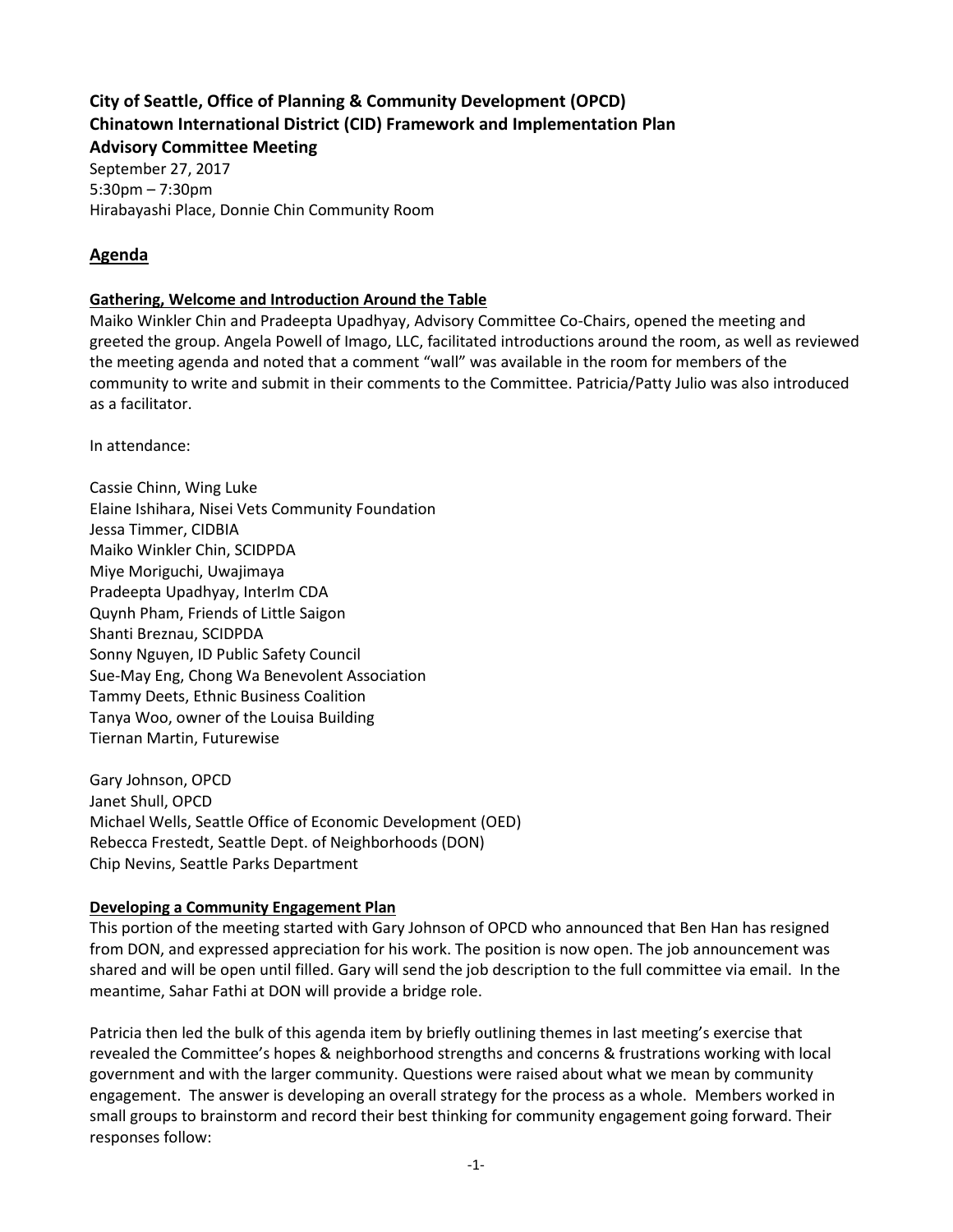#### **Best approaches to CID community engagement**

- Conduct outreach and share information in residential buildings
- Provide food and childcare
- "Go to them" and meet people where they're at
- Use bulletin boards, utility boards, ask small businesses to promote
	- o Put up posters in small businesses / storefronts in different languages
- Ask familiar faces with personal connections to do recruitment and outreach
- For whole process, have an open house with stations for each workgroup
- Use many different methods flyers, electronic, word of mouth, WeChat
- Try to keep the topic of any particular engagement event as clear as possible
- Find a way to make it clear to community members that their feedback is being tracked and collected and will have impact on policy outcomes
- Participation in a workgroup should come with an expectation of responsibility (by committee members and members of public)
- Use interactive, multiple modes to get feedback
- A good model is at the Danny Woo Garden, 68 gardeners attended, they were lowincome, limited English speakers. These groups are important to engage
- Canvass businesses in the neighborhood

### **People or groups to engage**

- Family associations
- Business owners
- Property owners
- Residents (parents) and families
	- o Families and parents are more difficult to reach
- Regular customers (not necessarily residents)
- Employees
- Elders and their families
- Non-residents, i.e. employees, visitors
- Provide clear accountability regularly, not just at one meeting
- Don't just dump information and provide no context
- Think about fun, use different activities
- Describe feasibility parameters
- Bring expertise and analysis of issues to stakeholders
- New Seattle Mayor? What is her commitment to implementation? Funding?
- Focus on inclusion get input from stakeholders during the process vs. informing them after the fact
- Do not conduct a process, with no outcomes
- City of San Francisco and City of San Jose are good models for community engagement
- Describe the laws, communication and funding attached
- Report out (describe what was done / completed to meet community accountability) and identification of clear next steps
- Identify what the community wants vs. what city thinks is wanted
- Be concrete: what does implementation look like out of this process?
- How do you reduce fear of missing out (FOMO) and make sure folks feel heard?
- Use surveys
- For small businesses, visit them multiple times each
	- o Don't just engage the person at the counter in small businesses
	- Transit riders
- Children, young adults
- Conduct 1-on-1's for business owners in their place of business
- Outreach strategy be concise from the beginning
	- o Specific to specific residents
	- Meeting people where they are
		- o Door-to-door, small groups, etc.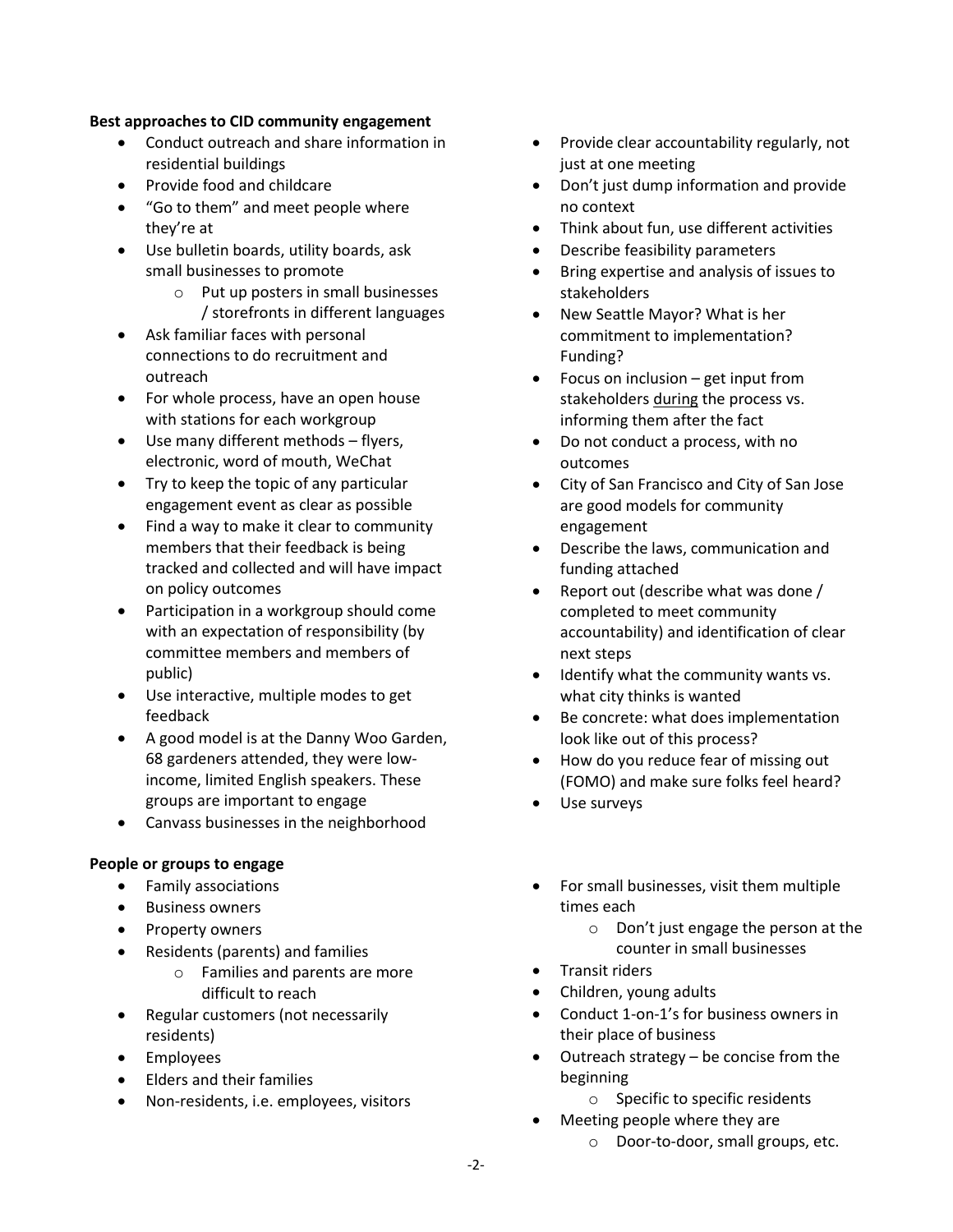#### **Timing recommendations to convene community**

- Printed materials in different languages to share and get feedback from community to use as orientation tools
- 2 weeks, 1 week, 3-days before, day before, day-of – use regular / consistent reminders
- Businesses prefer early afternoons it is a slow time for them
- 9-5pm workers, schedule meetings at 6pm or after
- Rotate / alternate meeting times

### **Connection to other community efforts**

- How can we prevent community members from being confused by the diversity of the planning processes that are going on simultaneously?
- Identify community efforts with other organizations to link workgroup efforts
- Community festivals, events, meetings, organizational meetings, sporting events Sponsor a community event (go to the community)
- Use distinct "branding" for this work so it stands out
- Other established community meetings
- Speak at community / residential happy hours or events

### **Best practices for translation & interpretation**

- Just do it
- Be simple and clear in written materials
- Conduct an orientation for interpreters to help them understand the plan
- Work with youth to do outreach and distribute information
- Create a glossary of terms
- The challenge is that there is no standardized language for city processes / the work.
- Use images, visuals, diagrams, pictures and good design

### **Key community venues or spaces to hold events**

- Chong Wa Benevolent Association
- Donnie Chin International Children's Park
- Avoid busy times to reach people
- As much as possible, and regularly align meetings with benchmarks
- Balance regular meetings with focused on tasks
- Look for best practices from other places to conduct outreach to community members
- Provide ample notice to allow for translation
- Have an informational booth at community festivals
- Monthly organizational meetings
- Market pop-ups
- Sponsorship
- ISRD
- CID Forum
- Public Safety Council
- Public Safety Forum
- Only in Seattle (Seattle OED)
- Hing Hay Park opening
- Commercial affordability advisory committee
- Take recommendations from the community
- Interpreters / translators are mandatory for large events, but maybe not required for smaller work group events
- Back translating is super important
- Identify language specific facilitation grants
- Work with translators who know the community, preferably professional translators, such as Allen Lai
- Do not rely on Google
- Provide sufficient turnaround time
- Family association halls
- Helping Link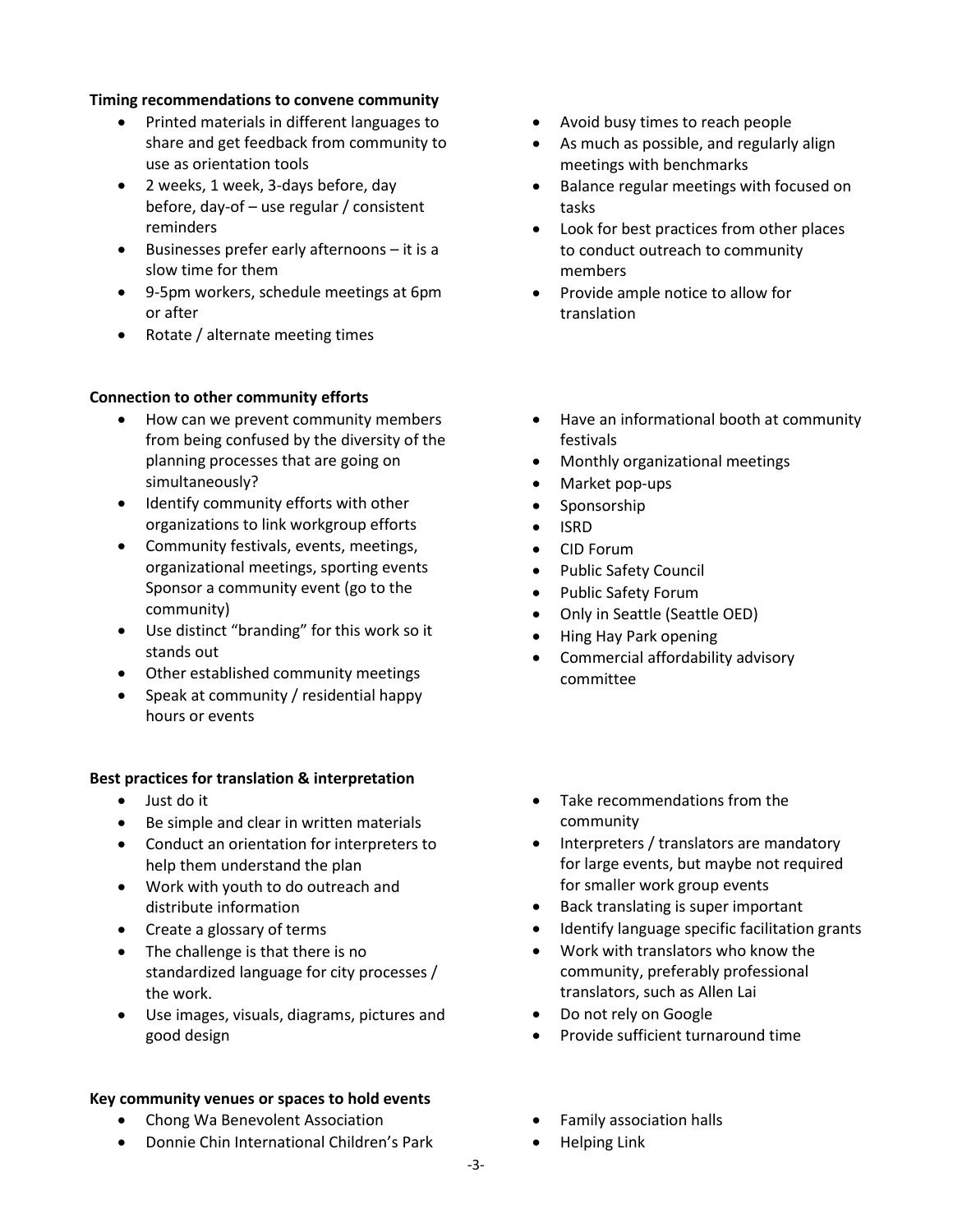- Hing Hay CoWorks
- Hing Hay Park
- Hirabayashi Place
- ID Community Center
- IDEA Space
- Legacy Community Hall at Legacy House
- Nagomi Tea House
- Navigation Center
- Nisei Vets Hall
- Publix Hotel
- Residential building spaces or large rooms (most buildings have these)
- Restaurants with larger banquet rooms: Ocean Star, Four Seas, House of Hong
- Seattle Indian Health Board
- Summit Sierra School
- Wing Luke

# **Understanding the Purpose of the Workgroups & Major Questions**

Angela introduced an activity to orient Advisory Committee members to the five workgroups. She asked members to join one of the workgroups based on their interests and answer the following questions on larger poster paper:

- 1. List the Advisory Committee members in the workgroup\*\* \*\*"Workgroup member list edited by OPCD for consistency with community interests.
- 2. Describe the purpose of the workgroup in 1 sentence only if there is something missing, add it to the purpose statement.
- 3. List the major questions or issues you have about the workgroup

To help orient members, draft workgroup descriptions were distributed. Gary Johnson also asked members to think about these questions:

- 4. What do you want to see at the end of this process?
- 5. Where does the city's Race & Social Justice Initiative (RSJI) fit in? The city Inter-Departmental Team (IDT) is currently doing some thinking around this and they need input from the community.

To conclude the exercise, each member reviewed the workgroup posters and placed questions on each poster using post-it notes. Angela then closed the activity stating that this exercise was a mini-orientation and more orientation activities will be planned. Notes from each workgroup poster are recorded here, with responses to the poster in the graphic word call-out.

# **Workgroup 1: Community Development & Stabilization Poster**

**Who:** Sunshine, Cassie, Quynh, Marlon, Jessa, Pradeepta, Esther, Taylor, Maiko, Shanti

**Purpose:** We will use a range of strategies to preserve affordability and cultural identity in housing and small businesses with the goal of eliminating displacement

# **Major questions/issues:**

- How do we define affordability?
- How do we support CID organizations in this work, be community based and increase community capacity?
- How do we integrate and build on existing cultural heritage and community assets?
- How do we ensure community control?
- Use different strategies between housing and commercial
- Support start-up entrepreneurs and existing retail that faces relocation and displacement
- Keep new developers accountable to this community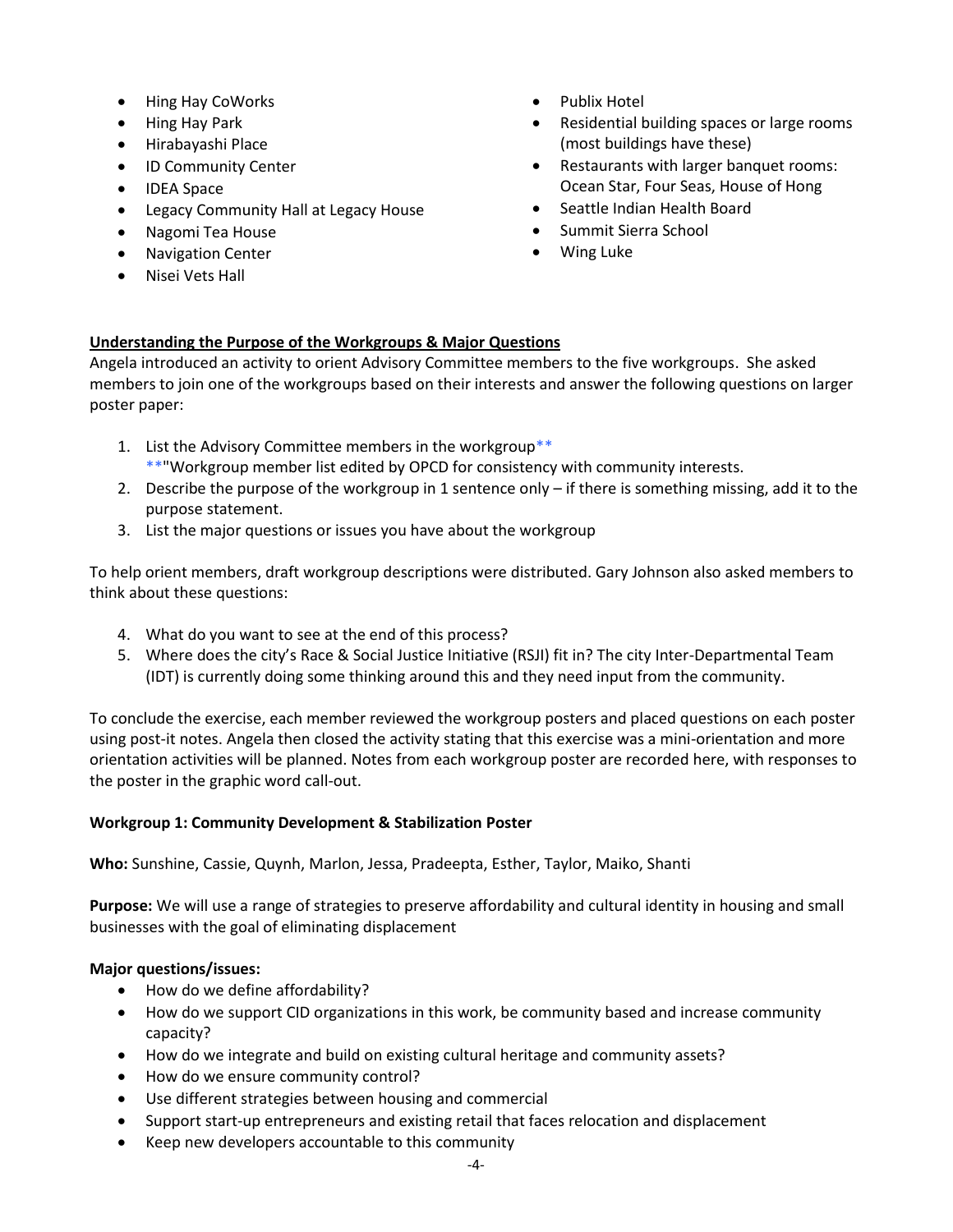- How to connect multiplicity of voices/perspectives to come together, united against displacement?
- Also, how to secure non-profit organizational needs and address affordable office space?
	- I love the purpose statement
	- Share these discussions / recommendations with other workgroups when answering the question "How do we integrate and build on existing cultural heritage and community assets?"
	- What is the funding for affordability?  $\bullet$
	- . Old buildings need to be up to code?
	- . What do we do about legacy businesses that are closing?

### **Workgroup 2: ISRD & Design Review Poster**

**Who:** We're all in! Tiernan, Shanti, Quynh, Jessa, Esther, Miye, Tanya

**Purpose:** As written in the "job description". Also, design guidelines and code and permitting sequence ("process")

#### **Major questions / issues:**

- What is the scope of work for Little Saigon community engagement?
- What is the budget?

No specific follow-up comments or questions from the larger group.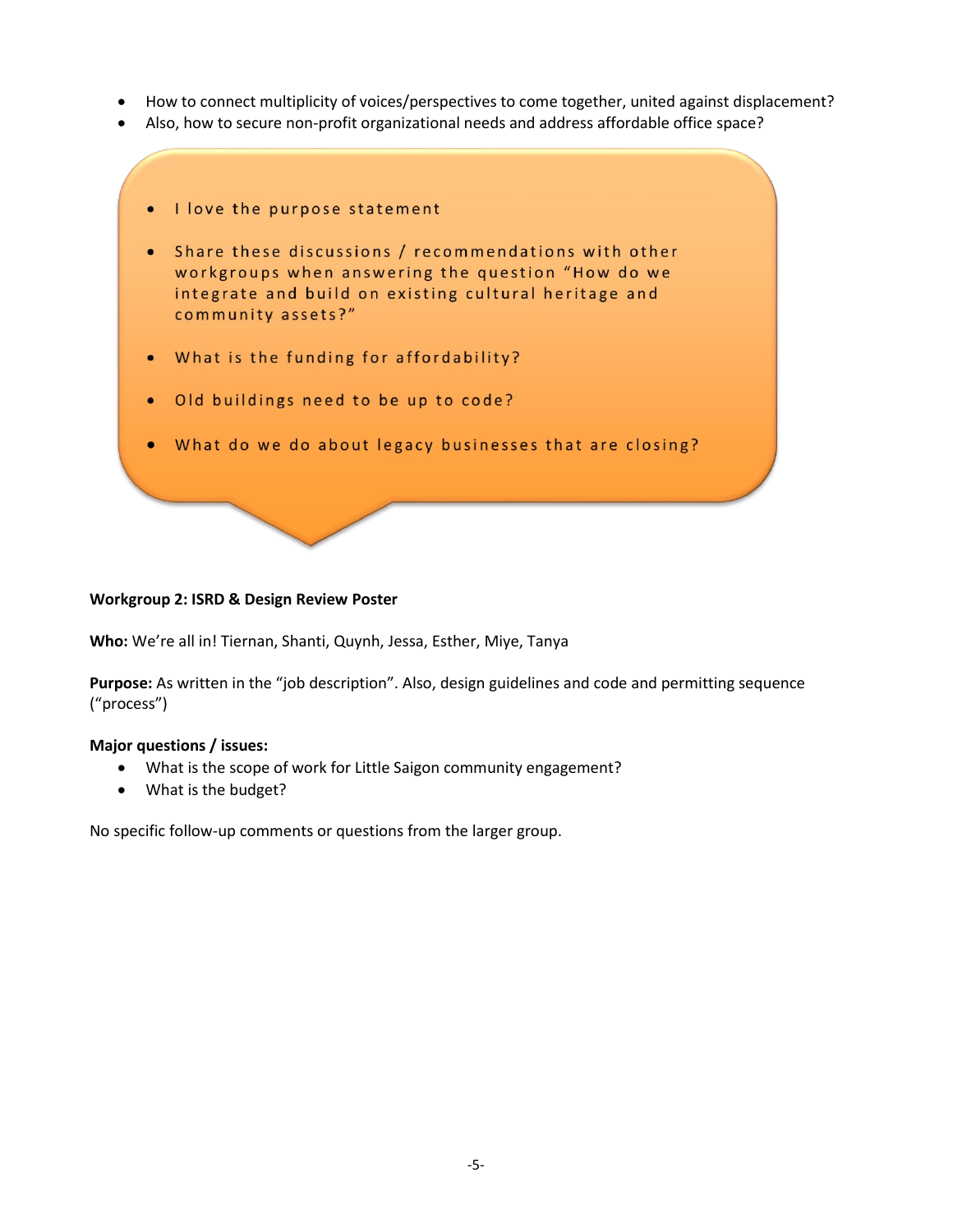## **Workgroup 3: Charles Street Campus Poster**

### **Who:** Maiko, Elaine

**Purpose:** What should happen at Charles Street to make it better for the CID?

## **Major questions / issues:**

- How do we make Dearborn seem less like a highway?
- What do we want on it / happening there?
- What is the implementation timeline?
- What is the implementation budget?
- What are the trade-offs / unintended consequences?
	- What happens to homeless encampments? Sweeps? Prioritized by the Navigation Team / Center?
	- How do we keep that area low in violence and drug use?
	- Integration design into the larger neighborhood
	- How do we bring in stories of amazing businesses and families that had a presence on Dearborn historically?
	- What does the final product look like? A master plan or set of design priorities?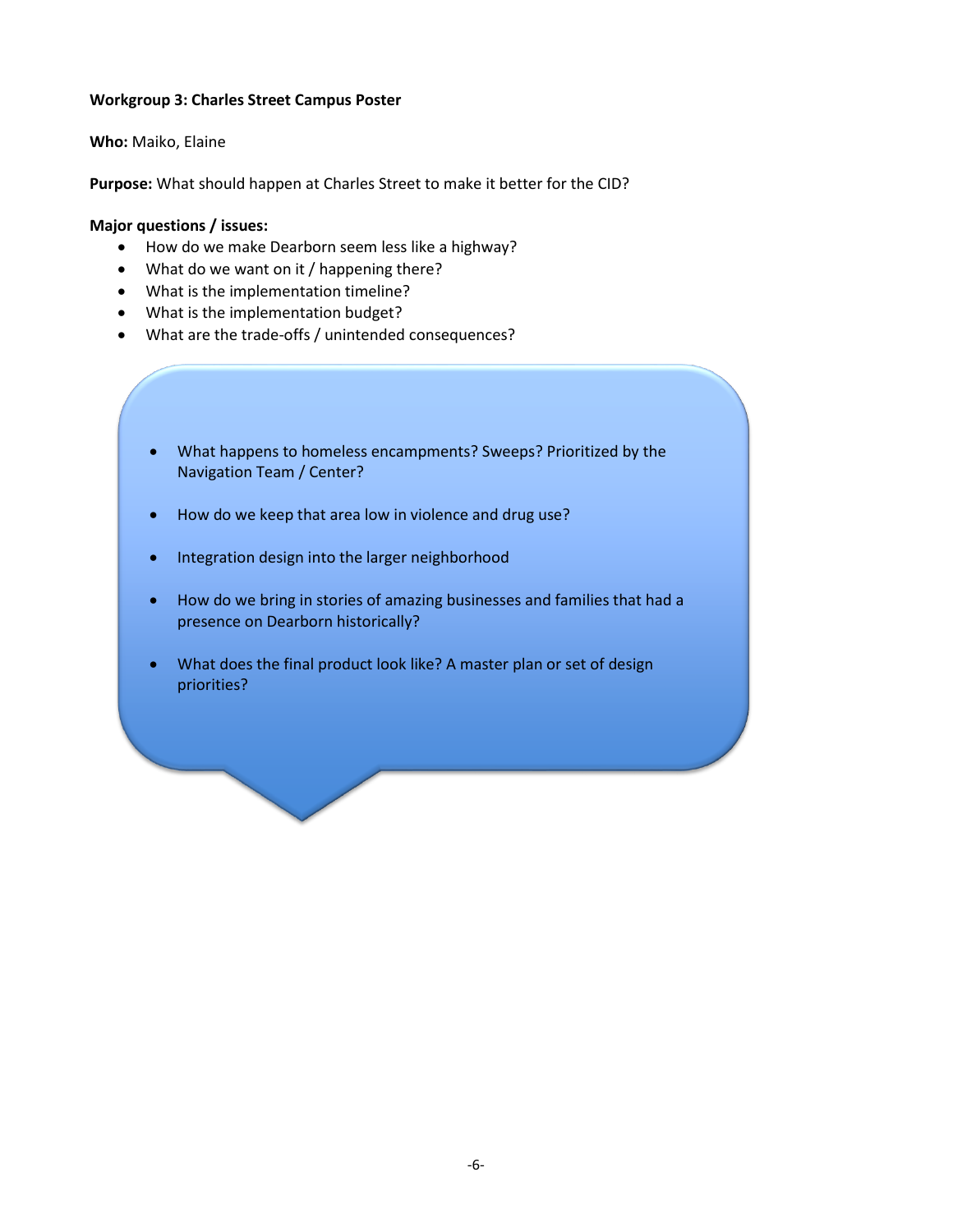## **Workgroup 4: Capital Project Coordination Poster**

**Who:** Tanya, Sue-May, Maiko, Tiernan

**Purpose:** Be aware of capital improvement projects, and provide opportunity for community to react through timely outreach and to provide channels to the community for addressing their concerns.

### **Major questions / issues:**

- Need to know timing of projects:
	- o What stage the project is in
	- o How to prioritize, e.g. when to comment?
	- Tiernan will participate once or twice a year in this workgroup
	- Clarify projects public vs. private projects?
	- Get data from the city's data portal?
	- Make sure we don't endure certain things that other Seattle neighborhoods would never stand for
	- Creation of a vehicle to improve design that addresses concerns, while maintaining sustainability of the project

### **Workgroup 5: Public Realm Poster**

#### **Who:** Sonny, Tiernan

**Purpose:** Build a better, stronger neighborhood by building safer, more active, and more accessible culturally relevant public spaces.

#### **Major questions / issues:**

- Need to build a park in Little Saigon
- Regular nightlife activation
- Support Danny Woo Garden